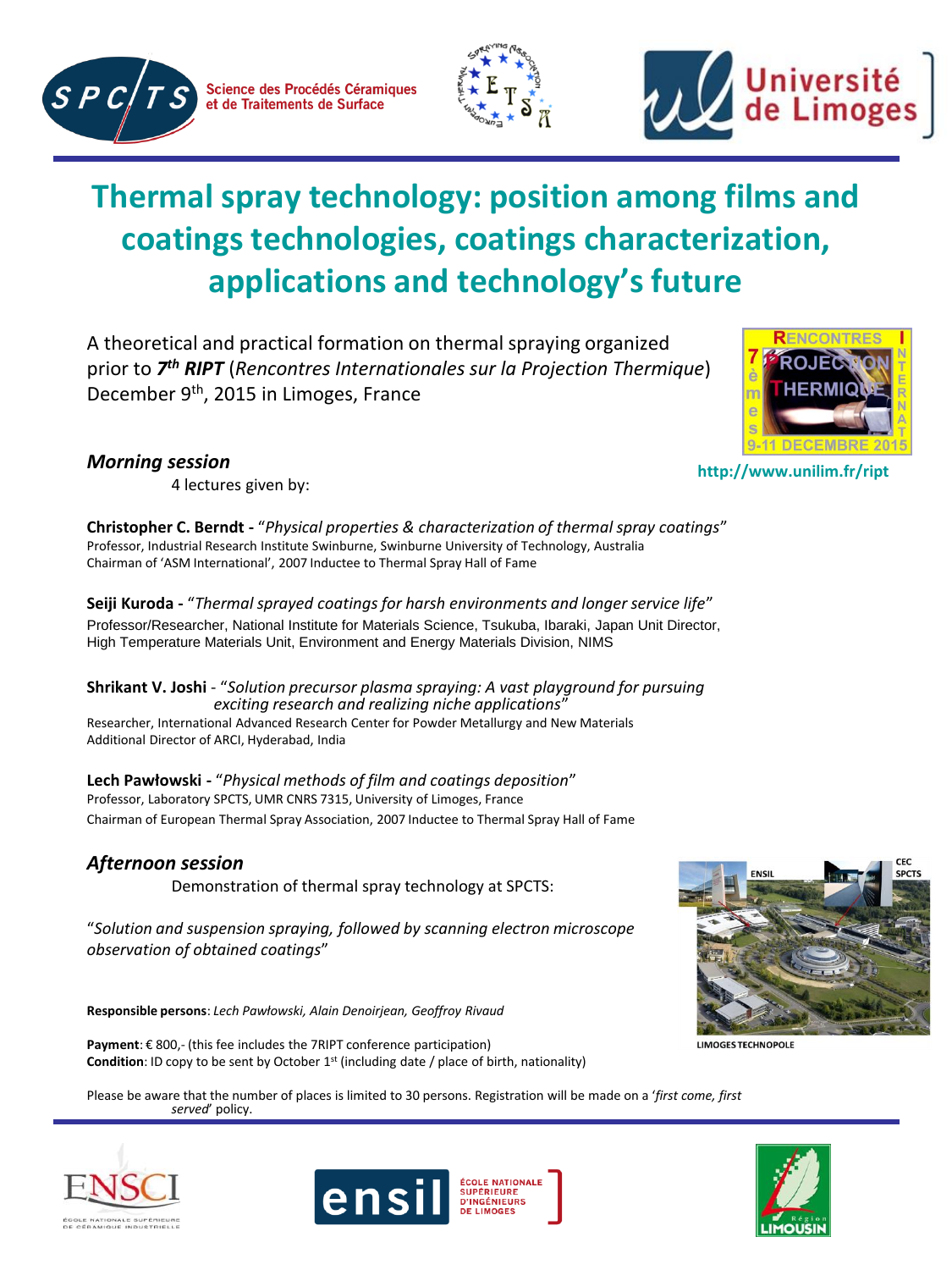



### **Christopher C. BERNDT**



Chris Berndt hails from Adelaide in South Australia yet very early on in his career as a trainee metallurgist spent 4 years working in a small country town in the area of iron smelting and steel making. His first degree in 1977 was a Bachelor of Applied Science in Secondary Metallurgy, Hons from what is now called the University of South Australia. This was followed by 3.5 years in the Materials Engineering Department of Monash University (Melbourne, Australia) to earn a PhD in the area of "The Adhesion of Flame and Plasma Sprayed Coatings". Berndt took on several Post Doctoral Fellowships in the USA before returning to an academic appointment at Monash University. This included a 2 year stint from 1983-85 at NASA-Lewis Research Center in Cleveland (OH-USA) as a Fellow of the Institute for Aerospace Propulsion and Power where he worked on thermal barrier coatings. In early 2005 Berndt moved back to Australia as the founding Professor of Surface and Interface Engineering, James Cook University, Queensland, Australia. He moved to Swinburne University of Technology in early 2008 as the founding Professor of Surface Science and Interface Engineering. Professor Berndt is author/co-author of more than 240 scientific papers. He was the president of ASM International in 2011 – 2012 and was inducted into TSS Hall of Fame in 2007.

#### **Seiji KURODA**



Professor Seiji Kuroda is a renowned specialist in materials engineering whose research is focused on thermal sprayed coatings. He is currently the director of High Temperature Materials Unit, Environment and Energy Materials Division, National Institute for Materials Science, Japan. Professor Kuroda is an author/co-author of 1 book, over 100 articles published in international scientific journals and 40 more published in Japanese scientific journals, as well as 11 patented discoveries. He is also a laureate of numerous international and domestic awards. Professor Kuroda gave lectures at Cambridge University (UK), University of Limoges (France), Tokyo University of Science (Japan), Chiba Institute of Technology (Japan), and has a position of a visiting scholar at Warsaw University of Technology (Poland). His current research include topics such as thermal barrier coatings, corrosion, residual stress, process instrumentation, warm spray. He is a Fellow of AMS International, President of Japan Thermal Spray Society, and a member of Japan Welding Society and The Japan Institute of Metals.

#### **Shrikant V. JOSHI**



Shrikant Joshi was born in India, and studied at the Osmania University in Hyderabad (B. Tech. in Chemical Engineering), then at the Rensselaer Polytechnic Institute, USA (M.Sci. in Chemical Engineering), and University of Idaho, USA (PhD in Chemical Engineering). His professional experience includes a researcher / scientist position at Defence Metallurgical Research Laboratory, Hyderabad, India (1989-1997), and Head of the Centre for Laser Processing of Materials, Hyderabad, India (1997-2005). Currently, he is Associate Director at the International Advanced Research Centre for Powder Metallurgy & New Materials (ARCI) in Hyderabad, India. His research areas of interest include solution precursor plasma spraying and cold gas dynamic spraying, but also laser surface engineering and laser cutting, drilling and welding, together with modeling of gas-particle transport phenomena in thermal spray systems. He published over 100 works, as journal articles, book chapters, and technical papers in proceedings of international conferences, and filed for / owns several patents.

#### **Lech PAWŁOWSKI**



Lech Pawłowski was born in Wroclaw (Poland), where he studied Electronic Technology at Wroclaw University of Technology, obtaining his diploma in 1974. After having completed his PhD on vacuum plasma spraying of copper and tantalum coatings in 1978, he obtained a postdoctoral position in The University of Limoges in France and made there a DSc in 1985. His research appointments included positions in The University of Stuttgart (Germany), The Monash University (Melbourne, Australia) and The University of Trento (Italy). He is now a professor of Surface Engineering at SPCTS / University of Limoges, France. Professor Pawłowski had worked in thermal spray industry as project manager, consultant and managing director in Germany, Italy and in France. His industrial work was mainly focussed on the development of anilox and corona rollers. His research work concerns mainly different aspects of thermal spraying and laser treatment of materials, with current research that is focussed on suspension plasma sprayed ceramic coatings. He initiated in 2003, and keeps organizing every 2 years, the RIPT meetings on thermal spraying, in Lille and Limoges. Since 2011, he has been an invited professor in China University of Petroleum in Quingdao (Shandong). He wrote two books on films and coatings deposition and is author/co-author of more than 100 scientific papers. The chairman of ETSA he obtained a *doctorate honoris causa* of Technical University of Chemnitz in Germany in 2013 and was inducted into TSS Hall of Fame in 2015.





**ÉCOLE NATIONALE SUPÉRIEURE D'INGÉNIEURS** 



**Université<br>de Limoges**